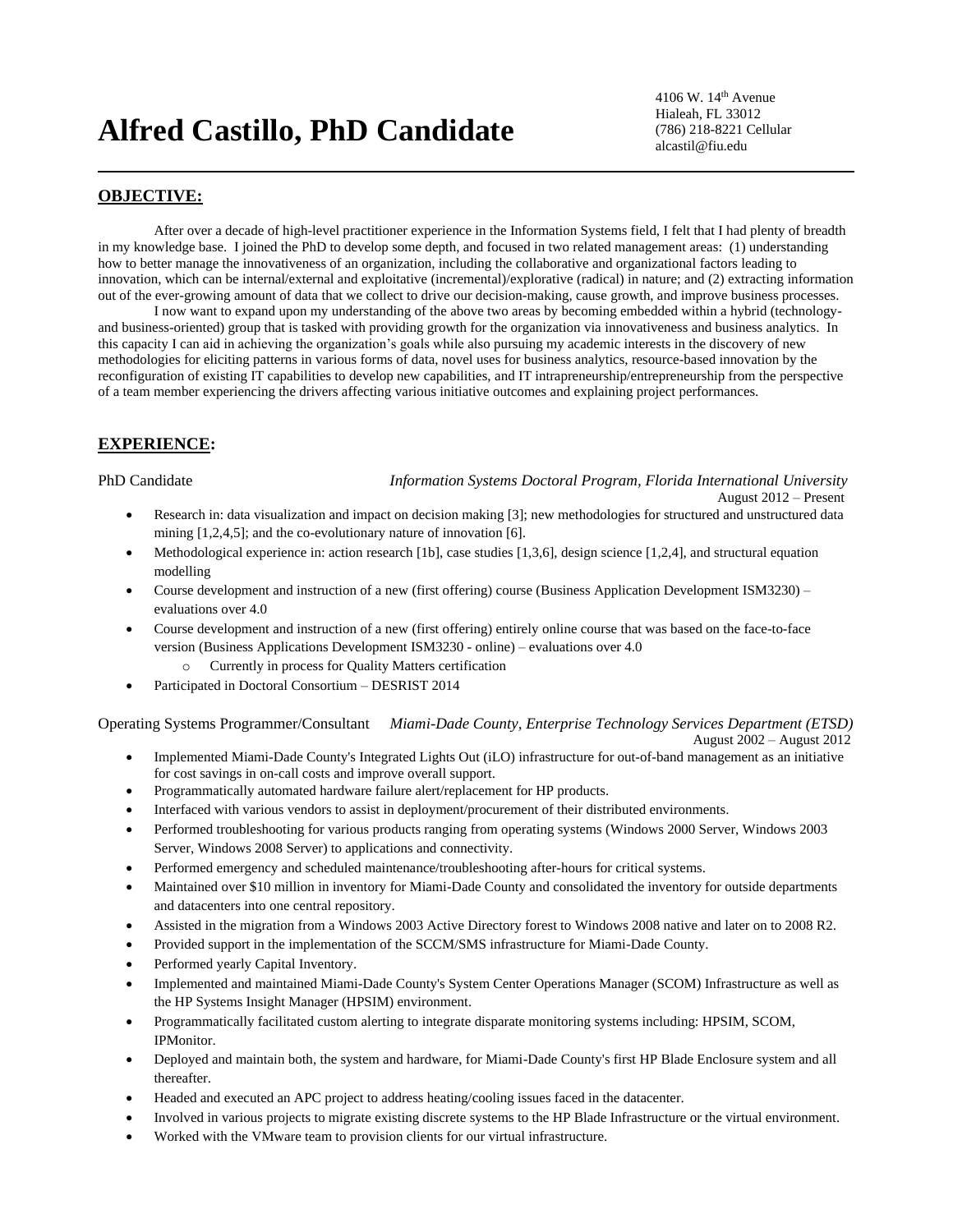- Maintained and deployed over 1000 servers county-wide with various operating systems including: Windows NT, Windows 2000, Windows 2003, Windows 2008
- Provided first response support for network and systems related issues for various ETSD customers.
- Worked in groups and individually on many projects for various Miami-Dade County departments (GIS, Seaport, ETSD, WASD, Fire, DP&Z, MDPIC, COC, Enterprise Asset Management)

Information Systems Coordinator (ISC) / Instructor *U.S. Marine Corps (Command and Control Systems School)* August 2002 – August 2006

- Installed, configured and maintained LAN environment for 150 nodes and two Intranets consisting of 100 nodes each.
- Created and managed user accounts for LAN and e-mail environments.
- Provided support to end-users concerning software, hardware and network issues.
- Implemented system upgrades, patches and scheduled maintenance to improve LAN efficiency.
- Maintained inventory and accountability of all computer, network and miscellaneous gear within the organization.
- Planned, implemented and designed the building of 9 fully functional networks from the ground up in an austere environment including the first fully functional Windows 2000 Active Directory tactical network for the Command and Control Systems School.
- Worked with and integrated into our data network point-to-point signals such as the MRC-142 and multiplexers such as the FCC-100.
- Instructed the entire CCNA curriculum to senior Commissioned Officers and Staff Non Commissioned Officers with a passing rate of over 90%.
- Responsible for training all new staff members that will be instructing for the Command and Control Systems School.
- Created the entire data curriculum for the Communications Officer's Course including: Windows 2000, Windows 2003, DHCP, DNS, IIS, Exchange 2000, Exchange 2003, LAN Technologies, WAN Technologies, Networking Basics, OSI Model, Cisco Routing, Cisco Switching, Advanced Routing and Switching, Security.
- Built the Networking Lab and all practical application exercises for the Communications Officer's Course.
- Responsible for teaching the data portion of the Officers' Communications School for 9 classes consisting of 70 junior officers each.
- Worked with and responsible for the security of cryptographic equipment.
- Responsible for the supervision, training and daily tasking of numerous Marines.

# **EDUCATION:**

- PhD Candidate in Management Information Systems (4.0 GPA) *Florida International University Miami, FL*
- Master in Management Information Systems (4.0 GPA) *Florida International University Miami, FL*
- Bachelor in Computer Science (Summa Cum Laude) *Park University Parkville, MO*
- Data Network Specialist Course (#1, Honor Graduate) *MCAGCC, Twentynine Palms, CA*
- Tactical Data Network Specialist Course (#1, Honor Graduate) *MCAGCC, Twentynine Palms, CA*
- Formal School Instructors Course *Marine Corps Combat Service Support Schools Camp Lejeune, NC*
- Principles of Instruction for the Marine Non-Commissioned Officer *Marine Corps University*
- Sergeants' Leadership Program *Marine Corps University*
- Fundamentals of Marine Corps Leadership *Marine Corps University*

## **AWARDS:**

| Presidential Fellowship               | Florida International University                  |
|---------------------------------------|---------------------------------------------------|
| Golden Key International Honors       | Florida International University                  |
| Beta Gamma Sigma                      | Florida International University                  |
| Naval Achievement Medal               | Marine Corps Communication and Electronics School |
| <b>Good Conduct Medal</b>             | <b>United States Marine Corps</b>                 |
| National Defense Service Medal        | <b>United States Marine Corps</b>                 |
| Global War on Terrorism Service Medal | <b>United States Marine Corps</b>                 |
| Certificate of Commendation           | <b>Headquarters and Services Battalion</b>        |
| Certificate of Achievement            | Marine Corps Communication and Electronics School |
|                                       |                                                   |

Letter of Appreciation *Marine Corps Communication and Electronics School*

## **RESEARCH:**